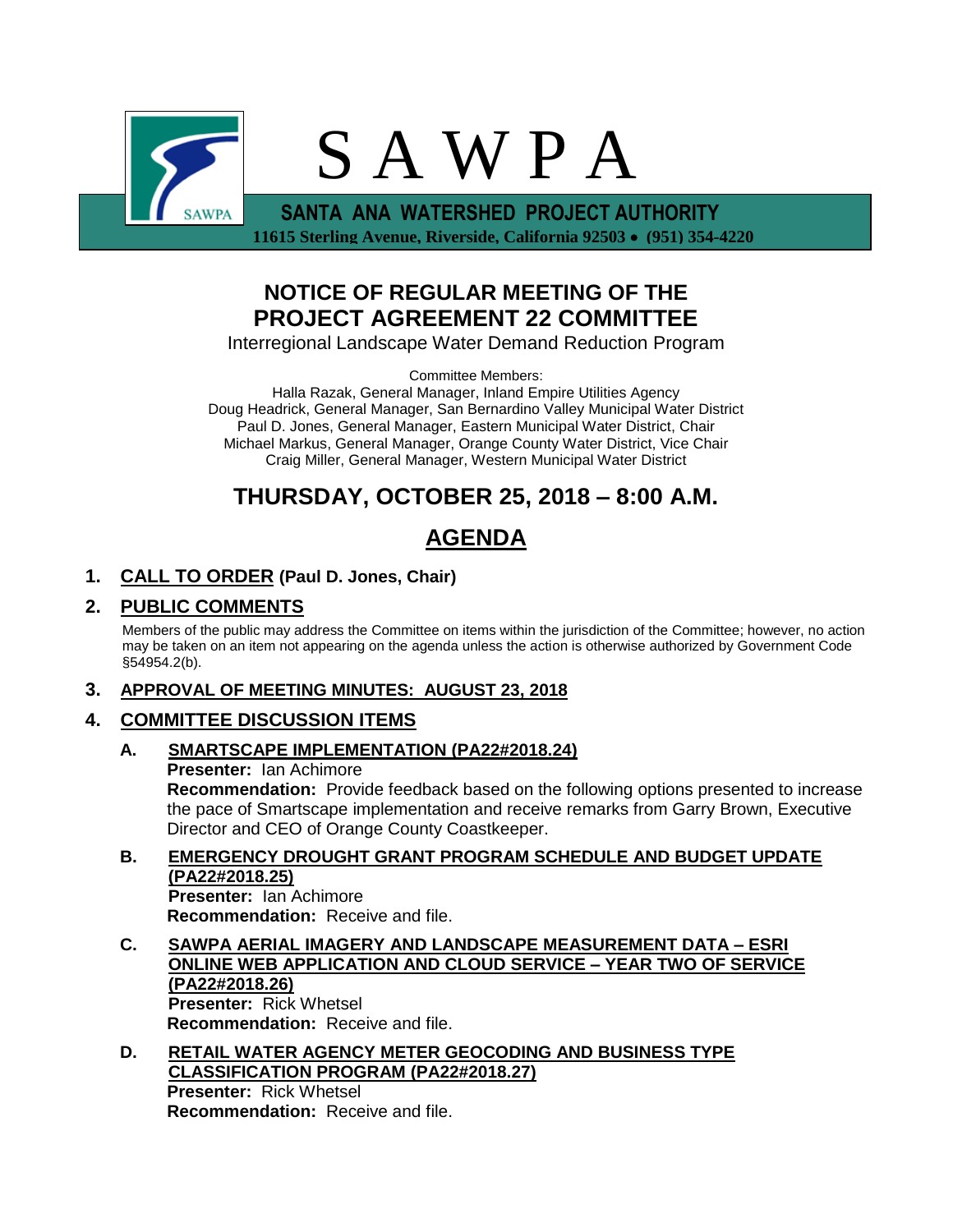### **E. CONSERVATION-BASED WATER RATES UPDATE (PA22#2018.28) Presenter:** Ian Achimore **Recommendation:** Receive and file.

#### **F. UPDATE ON OUTREACH TO DEPARTMENT OF WATER RESOURCES (DWR) REGARDING THE RECENTLY ADOPTED WATER USE EFFICIENCY LEGISLATION, ASSEMBLY BILL 1668 AND SENATE BILL 606 (PA22#2018.29) Presenter:** Ian Achimore **Recommendation:** Receive and file.

## **5. FUTURE AGENDA ITEMS**

## **6. ADJOURNMENT**

#### **PLEASE NOTE:**

Americans with Disabilities Act: Meeting rooms are wheelchair accessible. If you require any special disability related accommodations to participate in this meeting, please contact (951) 354-4220 or kberry@sawpa.org. Notification at least 48 hours prior to the meeting will enable staff to make reasonable arrangements to ensure accessibility for this meeting. Requests should specify the nature of the disability and the type of accommodation requested.

Materials related to an item on this agenda submitted to the Commission after distribution of the agenda packet are available for public inspection during normal business hours at the SAWPA office, 11615 Sterling Avenue, Riverside, and available at www.sawpa.org, subject to staff's ability to post documents prior to the meeting.

#### **Declaration of Posting**

I, Kelly Berry, Clerk of the Board of the Santa Ana Watershed Project Authority declare that on Wednesday, October 17, 2018, a copy of this agenda has been uploaded to the SAWPA website a[t www.sawpa.org](http://www.sawpa.org/) and posted at the SAWPA office, 11615 Sterling Avenue, Riverside, California.

/s/

#### \_\_\_\_\_\_\_\_\_\_\_\_\_\_\_\_\_\_\_\_\_\_\_\_\_\_\_\_\_\_\_\_\_\_\_\_\_\_\_ Kelly Berry, CMC

#### **2018 Project Agreement 22 Committee Regular Meetings**

Fourth Thursday of Every Month

(Note: All meetings begin at 8:00 a.m., unless otherwise noticed, and are held at SAWPA.)

| July                                                    | <b>August</b>                                |  |  |
|---------------------------------------------------------|----------------------------------------------|--|--|
| 7/26/18<br><b>Regular Committee Meeting</b>             | 8/23/18<br><b>Regular Committee Meeting</b>  |  |  |
| <b>September</b>                                        | October                                      |  |  |
| 9/27/18<br><b>Regular Committee Meeting [cancelled]</b> | 10/25/18 Regular Committee Meeting           |  |  |
| <b>November</b>                                         | <b>December</b>                              |  |  |
| 11/15/18<br>Regular Committee Meeting                   | <b>Regular Committee Meeting</b><br>12/27/18 |  |  |

Meeting date adjusted due to conflicting holiday.